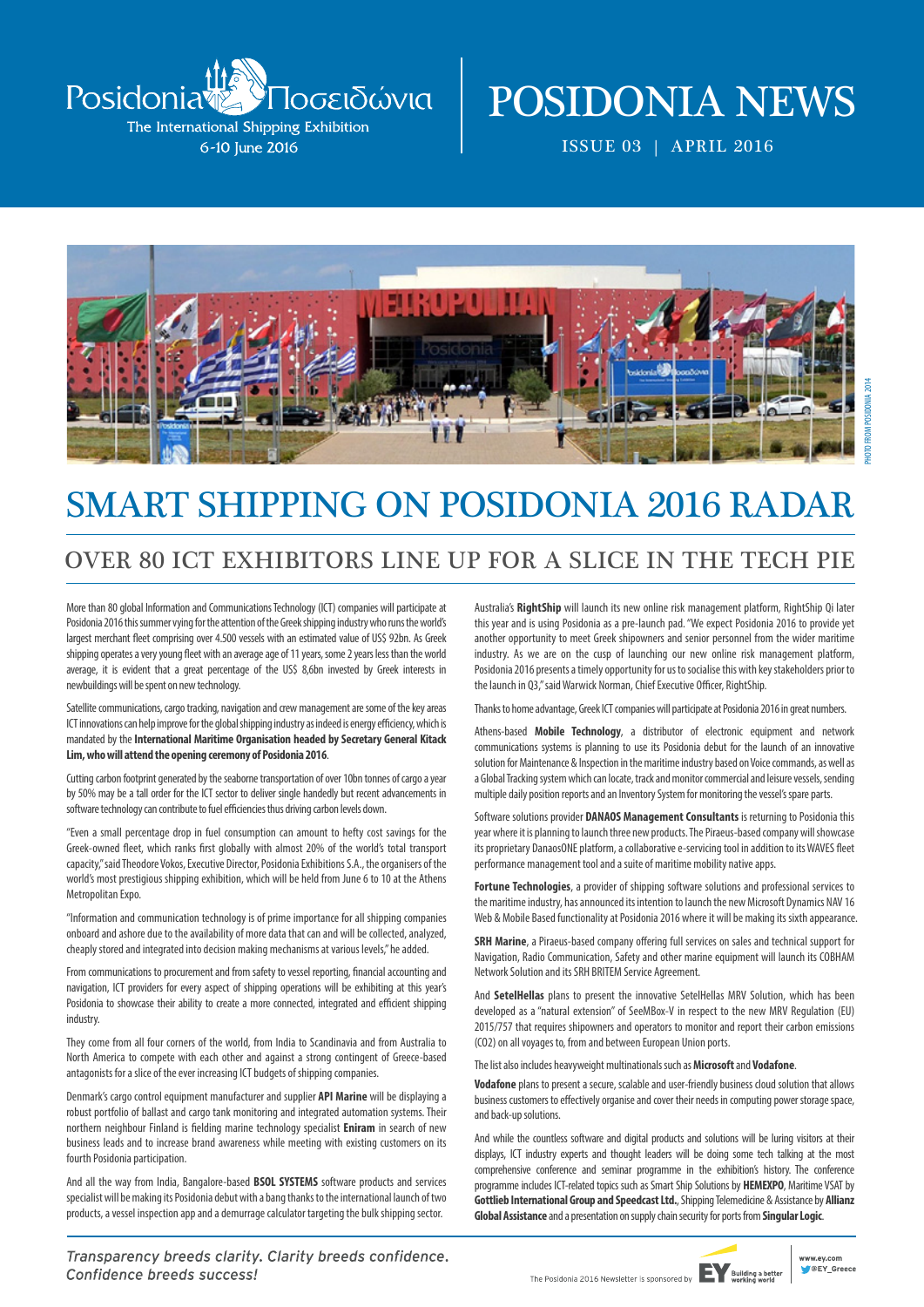# EXHIBITORS' NEWS ISSUE 03 | APRIL 2016

#### DUBAI LUBES LEADER LOOKS AT GREECE

Dubai's business lubricants and technical support services supplier ENOC Marine hopes to establish its credentials in the marine lubricants market through their latest product offering at its second Posidonia outing by showcasing its new high quality cylinder oils and technical services capabilities. ENOC has an extensive portfolio of application-based lubricants, each designed to address the specific challenge of achieving optimum performance and offers a comprehensive product portfolio to over 80 ports across 16 countries. "We expect to engage more with technical and operations executives who are responsible for the industry's most demanding fleet expansion programme. We also hope to strengthen and expand our network to cover new sectors which will help create the opportunity for us to showcase our new products to the market," said Zaid Alqufaidi, Managing Director, ENOC Marketing. It is worth noting that ENOC is currently exploring the potential to blend its marine products in Greece through one of the biggest marine lubricants blending plants.

### PASSION FOR POLYMERS

Protective and marine coatings industry leader Chemco will leverage its third Posidonia presence to showcase its groundbreaking solvent-free, wet and rust tolerant coating system which can be used in almost all vessel areas for complete refurbishment, newbuilds or patch repair work. "At Posidonia 2016 we will be looking to expand our customer base by showcasing our revolutionary products which have been created with a view to the existing and future legislation regarding the environment and the Health & Safety of products," said Ian Gold, Marketing Coordinator of the Scotland based company which specialises in the design and manufacturing of the most advanced polymers for leading edge anti-corrosion coatings utilised worldwide.

#### EXPANDING GREEK CLIENTELE AT N-KOM

Nakilat-Keppel Offshore & Marine (N-KOM) will be showcasing its maritime expertise for the third time at this year's Posidonia. The Qatar-based shipyard has tripled its tanker repair business over the past year, mainly comprised of Greek clients, and signed an agreement with the Angelicoussis Group of Companies to be the preferred shipyard for the repairs of all vessels managed by Maran Gas, Maran Tankers and Anangel Maritime Services. Last year, the shipyard celebrated its 500th project for Dynacom Tankers, which was also the tenth vessel from the company to be drydocked at the shipyard in 2015 alone. Commenting on the strategic significance of the Greek market to the shipyard's business, N-KOM CEO Mr Chandru Rajwani said, "Posidonia is without a doubt one of the most important gatherings of decision makers in the maritime industry, which makes it an excellent platform for us to market our ship repair and conversion services. With a wealth of experience in handling marine and offshore projects complemented by a strategic location in the Arabian Gulf, we are well positioned to be the preferred shipyard delivering solutions."



Transparency breeds clarity. Clarity breeds confidence. Confidence breeds success!





#### THERE'S ALWAYS A FIRST TIME FOR EVERYONE

Surprisingly, the world's leading maritime and logistics service provider, Inchcape Shipping Services (ISS), is planning for its first ever presence at Posidonia as an exhibitor. "Trade shows are extremely important and something we are looking to do more of, hence the first time we have taken space at Posidonia which is important for customer engagement, brand placement and promotion of ISS products and solutions as well as those of our group companies," said Chris Whiteside, Chief Executive Officer of UK-headquartered ISS. "Posidonia represents a unique business platform for the global shipping industry and Inchcape Shipping Services is delighted to be exhibiting at the 2016 event. As well as promotion of ISS and its group companies' range of products and solutions, this major gathering of our customers, prospects and industry stakeholders is a prime opportunity to forge new relationships and build on existing partnerships."

### A GOLDEN DEBUT

Golden Cargo S.A., the Athens-based specialist marine and aviation solutions provider is making its Posidonia debut this June six months after it was appointed Lufthansa Cargo's Business Partner. Golden Cargo will be promoting this development to the global maritime industry at Posidonia. "We consider our participation at Posidonia 2016, the world`s most esteemed exhibition in the maritime field, as a great opportunity to introduce, promote, market and advertise our products and services, whilst providing a most efficient way to establish and maintain relationships with our existing and potential customers and partners," said Mr Kostis Achladitis, Managing Director.